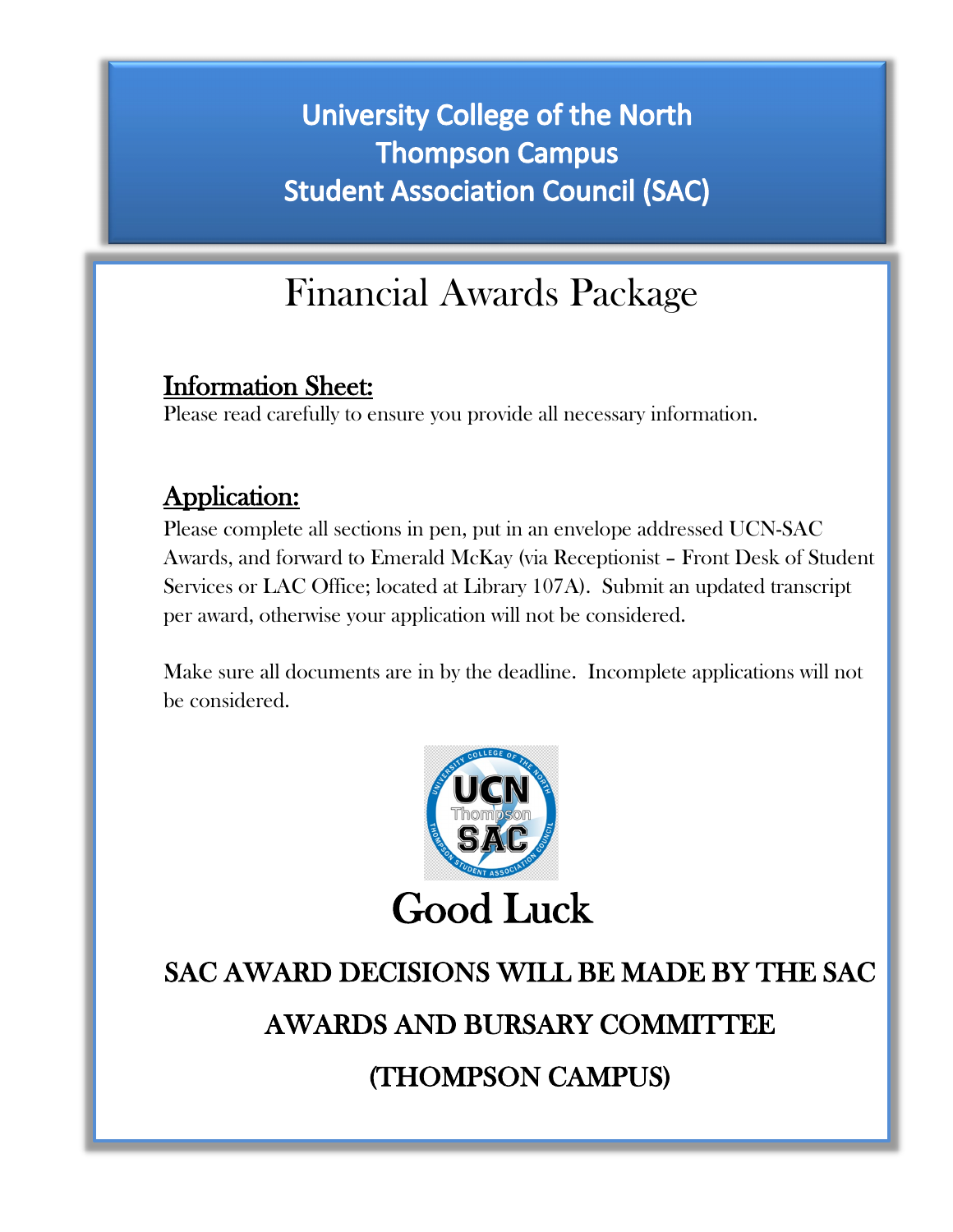

#### Qualifying Programs: All

The Student Association Council recognizes enthusiasm for learning, appreciates the personal and financial sacrifices to be endured, and values the commitment to scholastic success. With this in mind, three awards have been designed.

### Award \$200

Application Deadline: Last Friday of January 2023 Awarded: Last Friday of February 2023

This award is \$200.00 and is awarded to any student of UCN-Thompson Campus that shows his/her involvement in the school life by volunteering in any UCN Committees, participating in the UCN activities or being involved in any other program that improves UCN students' life.

The recipient of this award will be a student who is involved in the school life as specified, who has a minimum GPA of 2.5, who is a UCN-Thompson Campus student enrolled in a program that is a minimum of one academic year in length (8 or 10 months, depending on the program), who is enrolled in a minimum of 9 credit hours per term, and who pays Student Association fees. Please, submit your up-to-date transcript, for each award applied for, as it will help in determining the award recipient if many applications are received.

#### Financial Award \$200

Application Deadline: Last Friday of January 2023 Awarded: Last Friday of February 2023

The Student Association Council understands the great difficulties students can have financially in College/University. That is why this \$200 Financial Award is given to a student that best meets the following criteria:

 $\geq$  has a minimum GPA of 2.5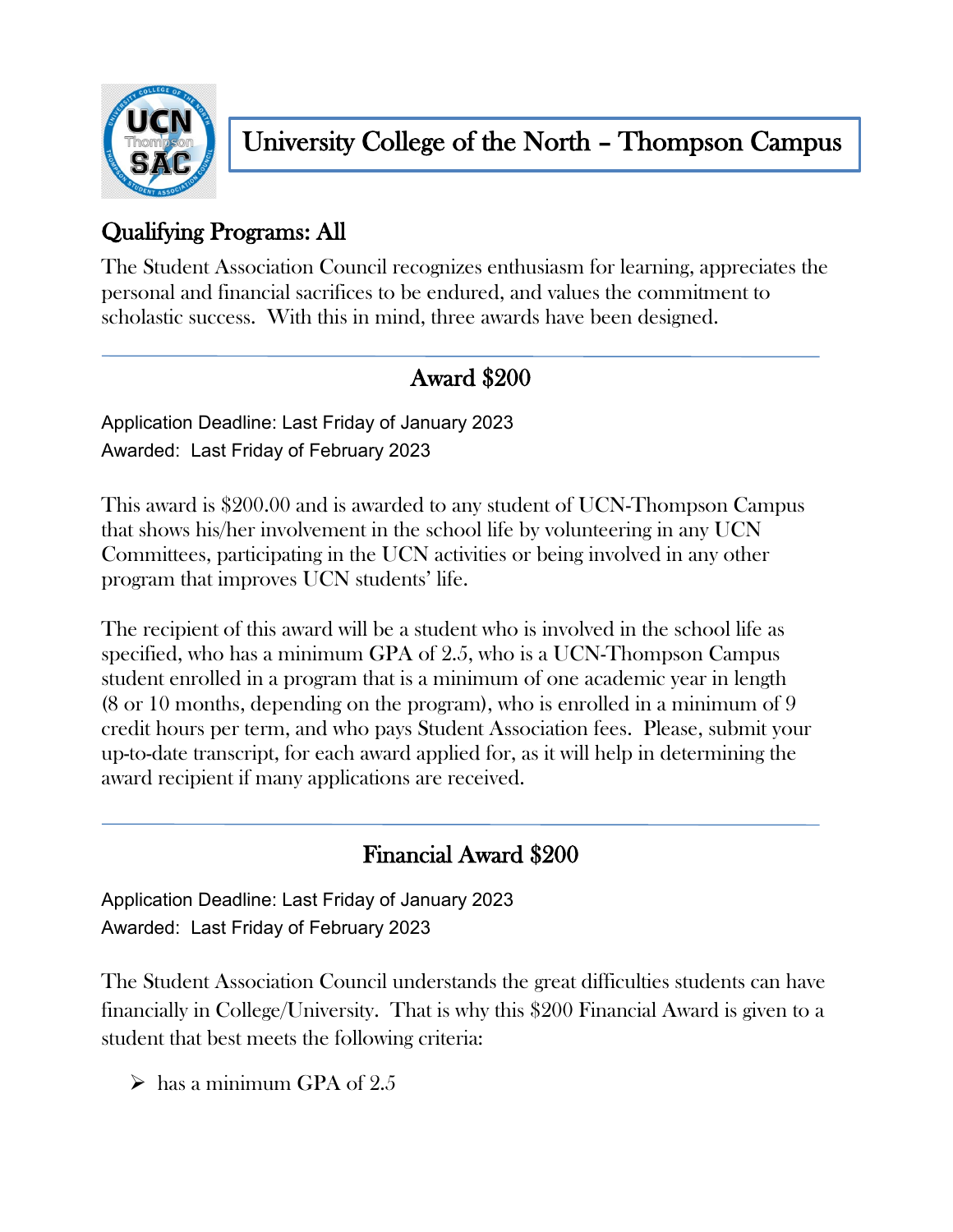#### (Financial Award Cont'd)

- $\triangleright$  is a student at the Thompson Campus
- $\triangleright$  is enrolled in a minimum of 9 credit hours per term
- $\triangleright$  pays Student Association Fees
- $\triangleright$  is involved with school activities and/or participate on UCN committees
- $\triangleright$  provides an up-to-date transcript
- $\triangleright$  Submit the Financial Needs Form with this application.

#### Scholarship \$500

Application Deadline: Last Friday of January 2023 Awarded: Last Friday of February 2023

The Student Association Council understands how hard it is for students who excel in their class to stay motivated. Also, scholarships are hard to find on campus. Those are the reasons why the SAC Scholarship is awarded every year, to honor a student who works hard and succeed in their studies. This \$500.00 Scholarship is awarded to a student who can prove academic excellence through their grades. If there are many applications for this award, the student involvement in the school will be looked at in second place.

The recipient of this award will be a student who can demonstrate academic excellence, who is involved in the school life as specified, who has a minimum GPA of 3.0, who is a UCN-Thompson Campus student enrolled in a program that is a minimum of one academic year in length (8 or 10 months, depending on the program), who is enrolled in a minimum of 9 credit hours per term, and who pays Student Association fees. Please, submit your up-to-date transcript.

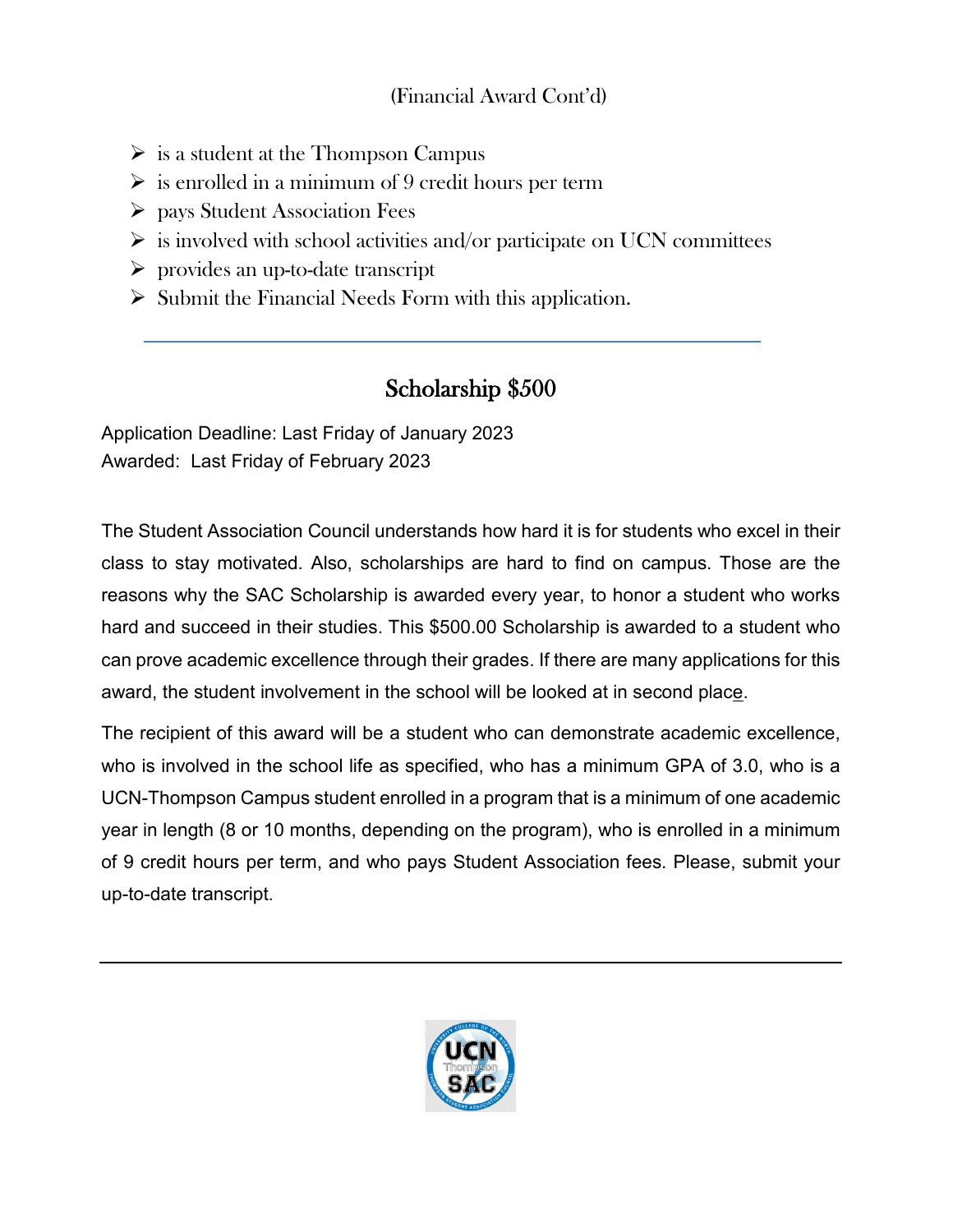#### **University College of the North – Thompson Campus Student Association Council (SAC)**

*Awards Program Application (One form per award applied for)*

| Address (Street Number, Street Name, Town, Postal Code):                                                                                                                                    |      |
|---------------------------------------------------------------------------------------------------------------------------------------------------------------------------------------------|------|
|                                                                                                                                                                                             |      |
| Permanent address if different from above (Street Number, Street Name, Town, Postal<br>Code):                                                                                               |      |
|                                                                                                                                                                                             |      |
|                                                                                                                                                                                             |      |
|                                                                                                                                                                                             |      |
|                                                                                                                                                                                             |      |
|                                                                                                                                                                                             |      |
|                                                                                                                                                                                             |      |
|                                                                                                                                                                                             |      |
|                                                                                                                                                                                             | Year |
| (if applicable): __________________________ (year 1, 2, etc.)                                                                                                                               |      |
| Award applying for: (separate application must be completed for each award,<br>separate transcript must be submitted for each award)                                                        |      |
| \$200.00 Award<br>\$200.00 Financial Award<br>\$500.00 Scholarship                                                                                                                          |      |
| Please complete, in pen, and put in envelope addressed UCN-SAC Awards and forward<br>to Emerald McKay (via Receptionist - Front Desk of Student Services or drop off at<br>LAC Office 107A) |      |